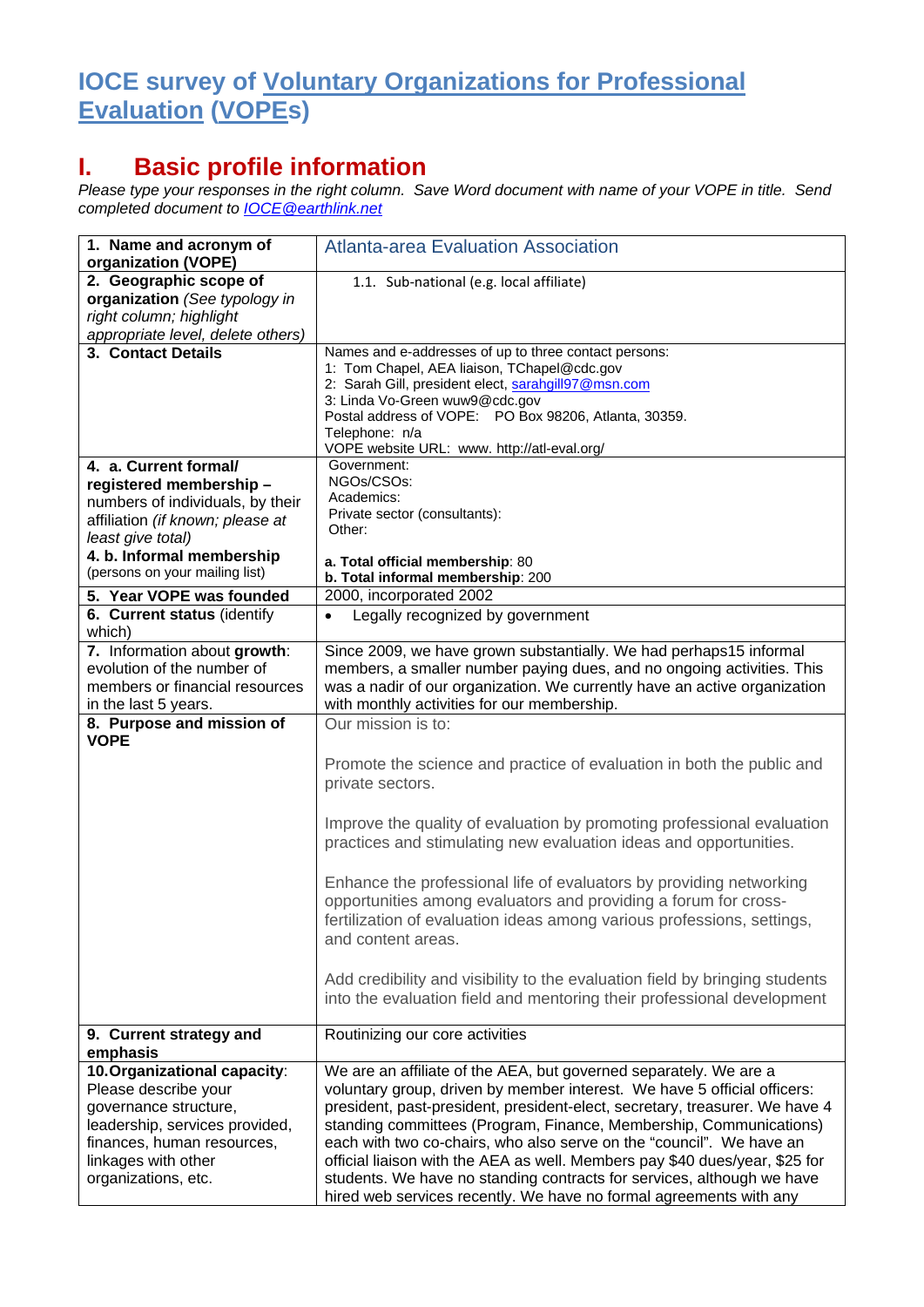|                                | other organizations, although we informally work with CDC and other             |
|--------------------------------|---------------------------------------------------------------------------------|
|                                | voluntary groups, depending on member interest.                                 |
| 11. Means of communication     | Newsletter (e-mail) website, Facebook page                                      |
| with members, e.g. newsletter, |                                                                                 |
| listserv, publication, website |                                                                                 |
| 12. Past events (e.g. during   | August (2014): Targeting synergism and transformation as evaluation strategies, |
| past year)                     | AEA Conference Program Review                                                   |
|                                | September: Socializing Standards: AaEA Fall Social                              |
|                                | November: Disappointing Evaluation Results, Large Scale Outcome Evaluation      |
|                                | December: AaEA Holiday Social and Elections                                     |
|                                | February (2015): Data Dashboard Development: A Practical Guide to Navigating    |
|                                | the Dashboard Landscape, United Nations Year of Evaluation Talk,                |
|                                | March: Cutting-Edge Approaches for the Evaluator's Toolbox Lunch with Huey      |
|                                | Chen                                                                            |
|                                | April: Social Determinants of Health (a walk the talk event followed)           |
|                                | May: Success Case Method (a walk the talk event followed)                       |
|                                | June: An Evening with Stewart Donaldson                                         |
|                                | (The Independent Evaluators subgroup also held several events)                  |
| 13. Forthcoming key events/    | July social                                                                     |
| conferences - dates, location  | September: Guest Speaker (TBD)                                                  |
|                                | October: AaEA at AEA                                                            |
| 14. Name and e-address of      | Maureen Wilce, mwilce@cdc.gov or mwilce@earthlink.net                           |
| person submitting this         |                                                                                 |
| information                    |                                                                                 |
| 15. Date of this update        | June 10, 2015                                                                   |

## **II. Experience with Evaluation Capacity Building**

| 1. Background: Please provide<br>a brief history of the formation of<br>this organization (VOPE).<br>1.1 Who were/are the key<br>players?<br>1.2 How many members do you<br>have on your governing board/<br>committee? | 1.1 we were founded in 2000, by Judith Ottoson, Tom Chapel, David<br>Cotton, and others. We developed by-laws and in 2002 incorporated with<br>the state and applied for Federal recognition as a non-profit organization.                                                                                                                                                                                         |
|-------------------------------------------------------------------------------------------------------------------------------------------------------------------------------------------------------------------------|--------------------------------------------------------------------------------------------------------------------------------------------------------------------------------------------------------------------------------------------------------------------------------------------------------------------------------------------------------------------------------------------------------------------|
|                                                                                                                                                                                                                         | 1.2 We have 5 official officers: President, Past-president, President-elect,<br>secretary, treasurer. We have 4 standing committees (Program,<br>Finance, Membership, Communications) each with two co-chairs, who<br>also serve on the "council".                                                                                                                                                                 |
| 1.3 What are the main existing<br>strengths that your VOPE is<br>trying to capitalize on?                                                                                                                               | 1.3 Our strengths are the interests and energy of our members, and the<br>evaluation resources in Atlanta                                                                                                                                                                                                                                                                                                          |
| 1.4 What are the main<br>challenges that your VOPE is<br>trying to address?                                                                                                                                             | 1.4 Maintaining momentum. Our ambitions and ability to invest volunteer<br>resources do not always match. We often have a great deal of interest in<br>small limited projects, but few members with time to coordinate the big<br>picture or serve as mentors to newer evaluators. Communications is also<br>a challenge, as thing fall through the cracks as they pass between<br>volunteers.                     |
| 2. Organizational motivation:<br>What were/are the driving forces<br>of the VOPE and its historical<br>development?                                                                                                     | The desire to build evaluation capacity within the community and to<br>provide support and networking opportunities for evaluators.                                                                                                                                                                                                                                                                                |
| 3. Evaluation Capacity<br>Building <sup>1</sup> : What has your VOPE<br>done to promote evaluation<br>(M&E) capacity?                                                                                                   | We regularly offer programs/events such as those described above. Our<br>on-going activities include offering a "new evaluators" course most<br>years, and offering pro-bono opportunities to allow evaluators to<br>increase their experience through helping local non-profits. Recently we<br>have begun using webinar technology to allow participation for evaluators<br>unable to attend in-person meetings. |

<span id="page-1-0"></span><sup>&</sup>lt;sup>1</sup> By evaluation capacity we refer to the capacity of individuals to produce credible and useful evaluations (supply side), but also to institutional capacities to call for and utilize evaluations (demand side). j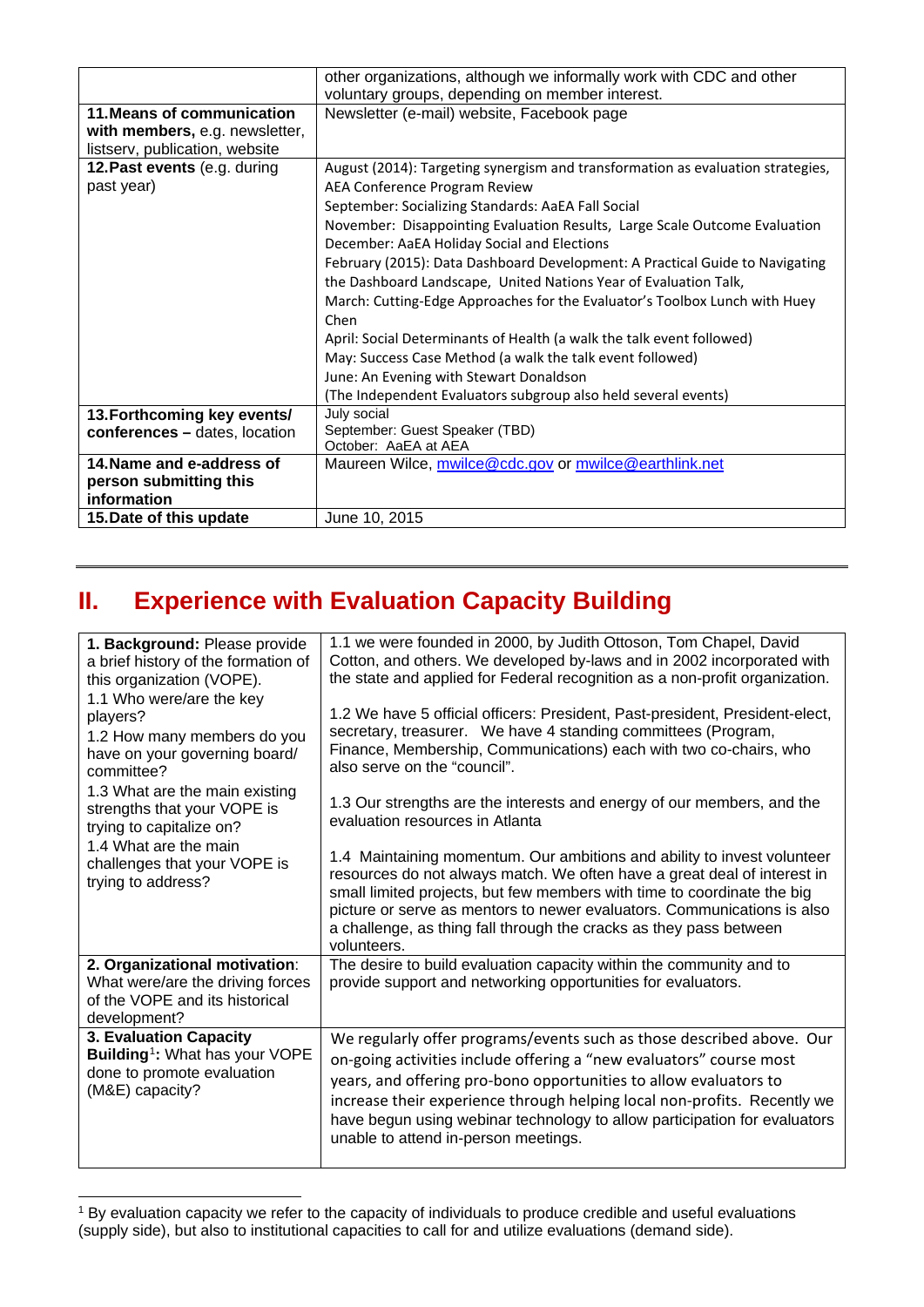| 4. Context / target entities:                                 | 4.1 we have a wealth of capacity: CDC, Universities: (Georgia State,      |
|---------------------------------------------------------------|---------------------------------------------------------------------------|
| More specifically, who are the                                | Emory, Morehouse), Evaluation consultants and consulting firms; and we    |
| persons or institutions your                                  | have national evaluators "visiting" via the CDC, AEA's Summer Evaluation  |
| organization seeks to influence                               |                                                                           |
| (to strengthen evaluation                                     | Institute, and The Evaluators Institute, which has recently added Atlanta |
| capacity)? For example:                                       | to their schedule.                                                        |
| 4.1 Technical capacities to                                   |                                                                           |
| supply quality evaluations,                                   | 4.2 Our past president has taken on the task of facilitating the          |
| partnering with experts, local                                | sustainability of our processes                                           |
| universities or others to                                     |                                                                           |
| provide training for                                          |                                                                           |
| members, etc.;                                                | 4.2 Our activities for building demand have been limited, to date. We     |
| 4.2 Strengthening VOPE                                        | held a non-profit summit once which brought together leaders from the     |
| organizational capacity                                       | non-profit sector and evaluators, but we do not currently do outreach.    |
| itself;                                                       |                                                                           |
| 4.3 Enhancing the enabling                                    | 4.4 Our logic model posits that by increasing the skills and awareness    |
| environment for evaluation,                                   | through our membership and activities, we will create quality             |
| including strengthening the                                   | evaluations that have value to organizations. This will build demand      |
| demand for and use of                                         |                                                                           |
| evaluations by policy                                         | ultimately. We also feel that to build demand without a high quality      |
| makers;                                                       | supply (organizational capacity to meet the demand) would be              |
| 4.4 Influencing governmental                                  | irresponsible.                                                            |
| policies related to                                           |                                                                           |
| evaluation, evaluation                                        |                                                                           |
| designs and implementation                                    |                                                                           |
| of M&E systems, etc.                                          |                                                                           |
| 5. Public accountability: Is                                  | Only indirectly by efforts of our members. For example, one example we    |
| your VOPE helping to                                          | can cite is that our new evaluator series has been turned into a web-     |
| strengthen oversight and                                      | based training that is available through CDC. Member presentations        |
| transparency of government                                    | have been added to curriculums at organizations like CDC and consulting   |
| programs? If so, in what ways?                                | firms.                                                                    |
| Can you share any success                                     |                                                                           |
|                                                               |                                                                           |
| stories of evaluators or others                               |                                                                           |
| promoting public accountability?                              |                                                                           |
| 6. More specifically, what are                                | Officially, we promote themes directly related to evaluation. Within      |
| some of the key themes for                                    | that context, many of our workshops have emphasized making                |
| which you advocate? For                                       | evaluation more accessible across cultural and economic barriers in       |
| example, are you promoting                                    | terms of data collection methods, evaluation design, and disseminating    |
| issues related to cultural                                    |                                                                           |
| sensitivity, equity, social justice,                          | results.                                                                  |
| empowerment, transformation,                                  |                                                                           |
| gender, environment, poverty?                                 |                                                                           |
| If so, please describe or attach                              |                                                                           |
| relevant documents.                                           |                                                                           |
| 7. Methods: Experiences in                                    | Over the years we have led number of these, especially the workshops      |
| strengthening skills of individual                            | and learning programs, and have offered many webinars, though             |
| members, by (for example):                                    | generally for the convenience of our members rather than to take          |
| organizing workshops led by                                   | advantage of international speakers. Please see our History Project at    |
| local experts;                                                | our website for a listing.                                                |
| organizing webinars with                                      |                                                                           |
| international speakers;                                       |                                                                           |
| designing and delivering e-                                   |                                                                           |
| learning programmes;                                          |                                                                           |
| administering mentoring                                       |                                                                           |
| programmes; etc.                                              |                                                                           |
| 8. Standards: Has your VOPE                                   | We follow those set by our parent organization (AEA).                     |
| developed professional<br>standards/ethical codes/            |                                                                           |
|                                                               |                                                                           |
| competencies (or adheres to                                   |                                                                           |
| those developed by others)? If<br>so, please provide          |                                                                           |
| documentation.                                                |                                                                           |
| 9. Job opportunities: Do you<br>share employment/ consultancy | Yes - well, we share opportunities on our website and in our newsletters  |